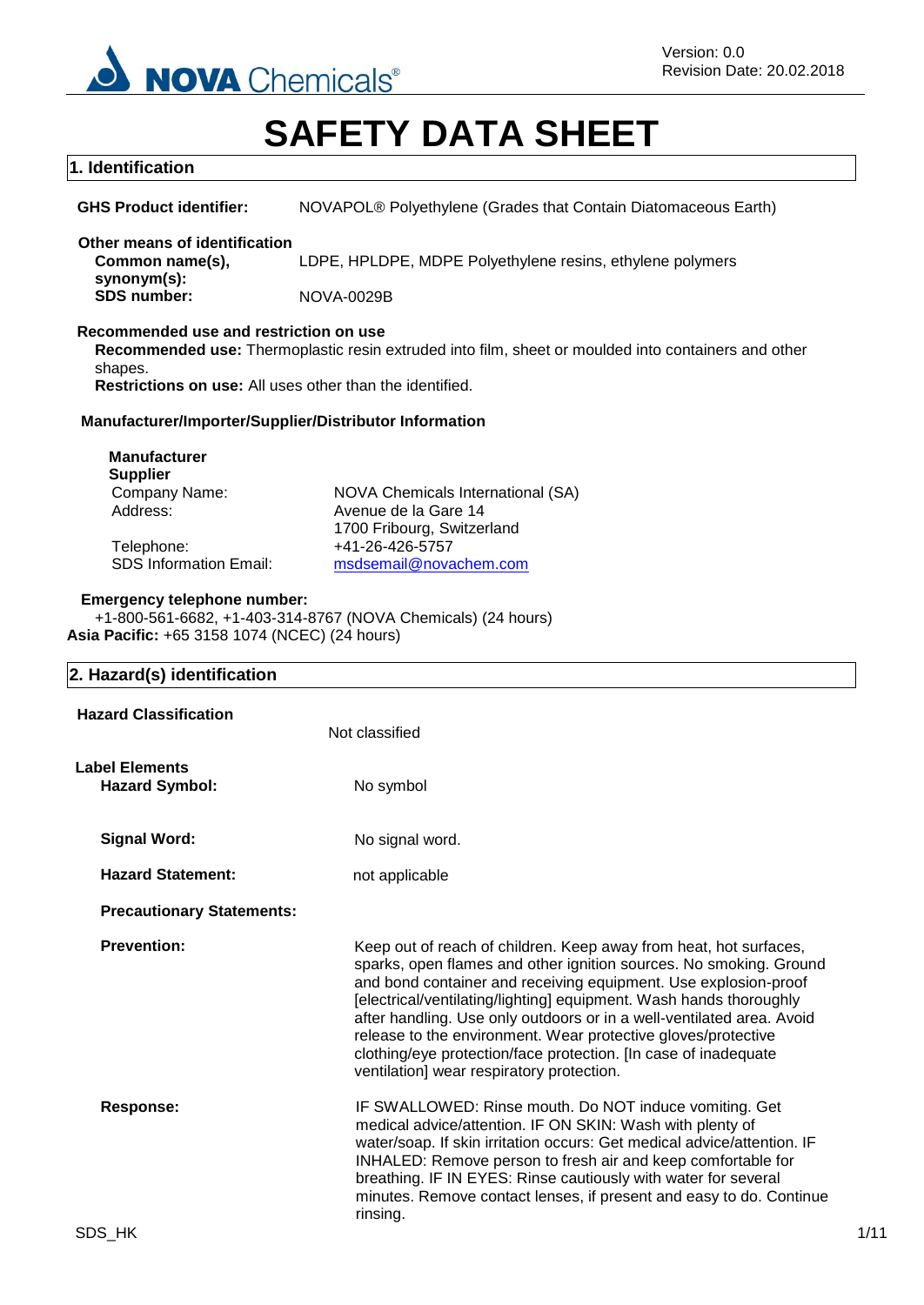

## **3. Composition/information on ingredients**

#### **Mixtures**

| <b>Chemical Identity</b>                    | Common name and<br>synonyms | <b>CAS number</b> | Content in percent $(\%)^*$ |
|---------------------------------------------|-----------------------------|-------------------|-----------------------------|
| Silica, cristobalite                        | Crystalline silica          | 14464-46-1        | $0.1 - 0.3\%$               |
| * All concentrations are percent by weight. |                             |                   |                             |

**Additional Information:** The silica, cristobalite is inextricably bound or coated in the resin.

#### **4. First-aid measures**

| Ingestion:                                         | IF SWALLOWED: Rinse mouth. Do NOT induce vomiting. Get medical<br>advice/attention.                                                                                  |  |
|----------------------------------------------------|----------------------------------------------------------------------------------------------------------------------------------------------------------------------|--|
| Inhalation:                                        | IF INHALED: Remove person to fresh air and keep comfortable for<br>breathing. Get medical advice/attention.                                                          |  |
| <b>Skin Contact:</b>                               | IF ON SKIN: Wash with plenty of water/soap. If skin irritation occurs: Get<br>medical advice/attention.                                                              |  |
| Eye contact:                                       | IF IN EYES: Rinse cautiously with water for several minutes. Remove<br>contact lenses, if present and easy to do. Continue rinsing. Get medical<br>advice/attention. |  |
| Most important symptoms/offects, acute and delayed |                                                                                                                                                                      |  |

#### **Most important symptoms/effects, acute and delayed**

| <b>Symptoms:</b> | Thermal burns. Respiratory irritation. Mechanical irritation. The silica, |
|------------------|---------------------------------------------------------------------------|
|                  | cristobalite is inextricably bound or coated in the resin, which          |
|                  | minimizes the likelihood of exposure.                                     |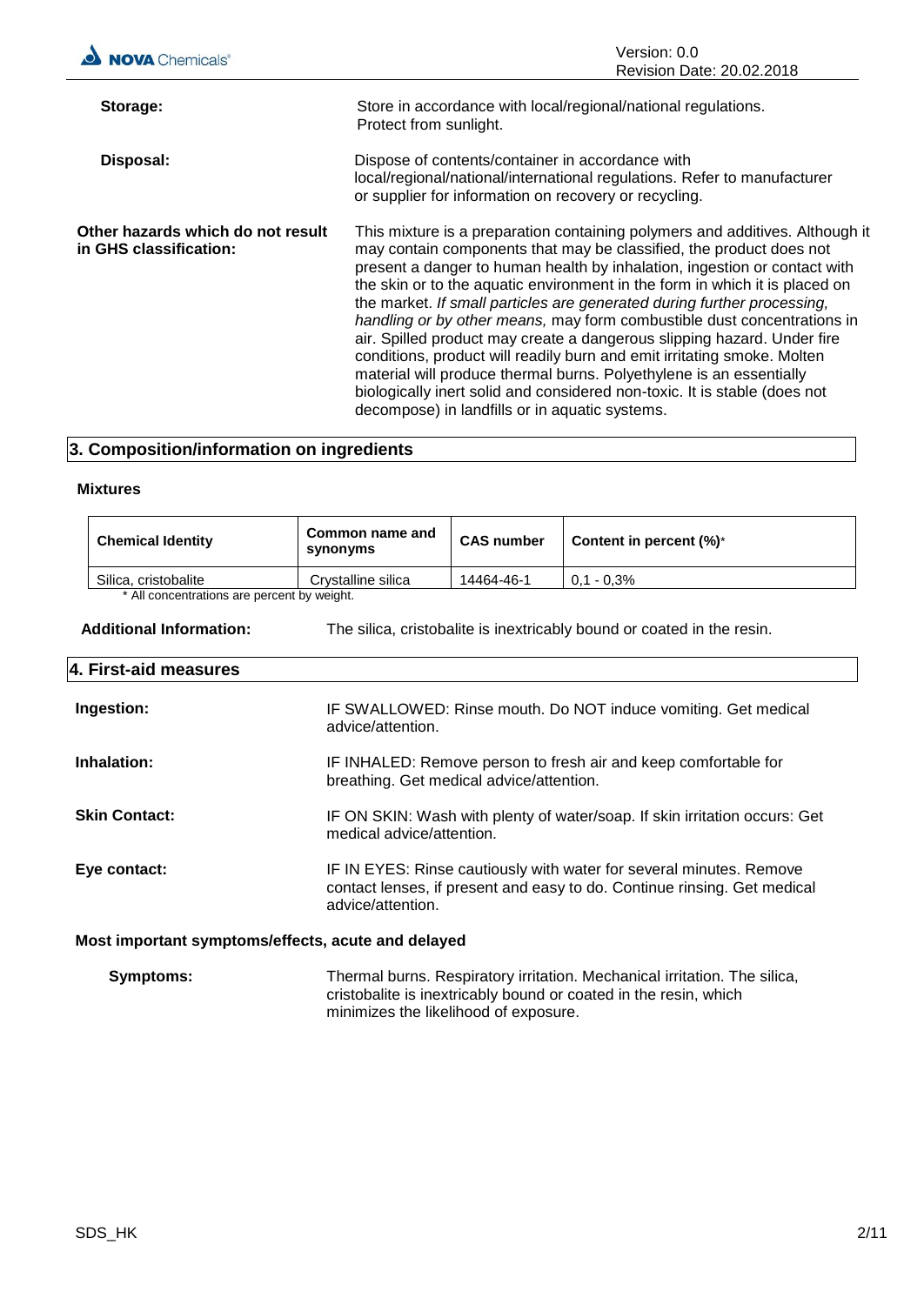

# **Indication of immediate medical attention and special treatment needed**

| Treatment:                | After adequate first aid, no further treatment is required unless<br>symptoms reappear. For more detailed medical emergency support<br>information, call +1-800-561-6682 or +1-403-314-8767 (24 hours,<br>NOVA Chemicals Emergency Response). Burns should be treated as<br>thermal burns. Molten resin will come off as healing occurs; therefore,<br>immediate removal from the skin is not necessary. Treatment should<br>be directed at the control of symptoms and the clinical condition of the<br>patient. No adverse effects due to ingestion are expected. The silica,<br>cristobalite is inextricably bound or coated in the resin, which<br>minimizes the likelihood of exposure. |
|---------------------------|----------------------------------------------------------------------------------------------------------------------------------------------------------------------------------------------------------------------------------------------------------------------------------------------------------------------------------------------------------------------------------------------------------------------------------------------------------------------------------------------------------------------------------------------------------------------------------------------------------------------------------------------------------------------------------------------|
| 5. Fire-fighting measures |                                                                                                                                                                                                                                                                                                                                                                                                                                                                                                                                                                                                                                                                                              |

| <b>General Fire Hazards:</b> | Solid resins support combustion but do not meet combustible definition.     |
|------------------------------|-----------------------------------------------------------------------------|
|                              | Product will burn at high temperatures but is not considered flammable.     |
|                              | Under fire conditions, product will readily burn and emit irritating smoke. |
|                              | Powdered material may form explosive dust-air mixtures.                     |

# **Suitable (and unsuitable) extinguishing media**

| Suitable extinguishing<br>media:                      | Water fog or water spray. Small fires: Dry chemical, carbon dioxide (CO2)<br>or foam.                                                                                                                                                                                                                                                                                                                                                                                                                                                            |
|-------------------------------------------------------|--------------------------------------------------------------------------------------------------------------------------------------------------------------------------------------------------------------------------------------------------------------------------------------------------------------------------------------------------------------------------------------------------------------------------------------------------------------------------------------------------------------------------------------------------|
| Unsuitable extinguishing<br>media:                    | Avoid water in straight hose stream; will scatter and spread fire.                                                                                                                                                                                                                                                                                                                                                                                                                                                                               |
| <b>Specific hazards arising from</b><br>the chemical: | Upon heating, polyethylene may emit various oligomers, waxes and<br>oxygenated hydrocarbons as well as carbon dioxide, carbon monoxide and<br>small amounts of other organic vapours (e.g. aldehydes, acrolein).<br>Inhalation of these decomposition products may be hazardous. Powdered<br>material may form explosive dust-air mixtures. Risk of dust-air explosion is<br>increased if flammable vapours are also present. Static discharge: material<br>can accumulate static charges which may cause an incendiary electrical<br>discharge. |

# **Special protective equipment and precautions for firefighters**

| <b>Special fire fighting</b><br>procedures:       | Keep upwind. Keep unauthorised personnel away. Move containers from<br>fire area if you can do so without risk. Fight fire from maximum distance or<br>use unmanned holders or monitor nozzles. Apply extinguishing media<br>carefully to avoid creating airborne dust. Water may be used to flood the<br>area. Use water spray to cool fire exposed surfaces and to protect<br>personnel. Avoid inhaling any smoke and combustion materials. Remove<br>and isolate contaminated clothing and shoes. Prevent run-off from fire<br>control or dilution from entering streams, sewers or drinking water supply. |
|---------------------------------------------------|---------------------------------------------------------------------------------------------------------------------------------------------------------------------------------------------------------------------------------------------------------------------------------------------------------------------------------------------------------------------------------------------------------------------------------------------------------------------------------------------------------------------------------------------------------------------------------------------------------------|
| Special protective equipment<br>for firefighters: | Firefighters must use standard protective equipment including flame<br>retardant coat, helmet with face shield, gloves, rubber boots, and in<br>enclosed spaces, SCBA.                                                                                                                                                                                                                                                                                                                                                                                                                                        |

## **6. Accidental release measures**

| <b>Personal precautions,</b><br>protective equipment and<br>emergency procedures: | Isolate area. Alert stand-by emergency and fire fighting personnel. Dust<br>deposits should not be allowed to accumulate on surfaces, as these may<br>form an explosive mixture if they are released into the atmosphere in<br>sufficient concentration.                                                          |      |
|-----------------------------------------------------------------------------------|-------------------------------------------------------------------------------------------------------------------------------------------------------------------------------------------------------------------------------------------------------------------------------------------------------------------|------|
| <b>Methods and material for</b><br>containment and cleaning<br>up:                | Wear appropriate personal protective equipment. Do not touch or walk<br>through spilled material. In case of leakage, eliminate all ignition sources.<br>Stop leak if safe to do so. Prevent entry into waterways, sewer, basements<br>or confined areas. Spilled product may create a dangerous slipping hazard. |      |
| SDS HK                                                                            |                                                                                                                                                                                                                                                                                                                   | 3/11 |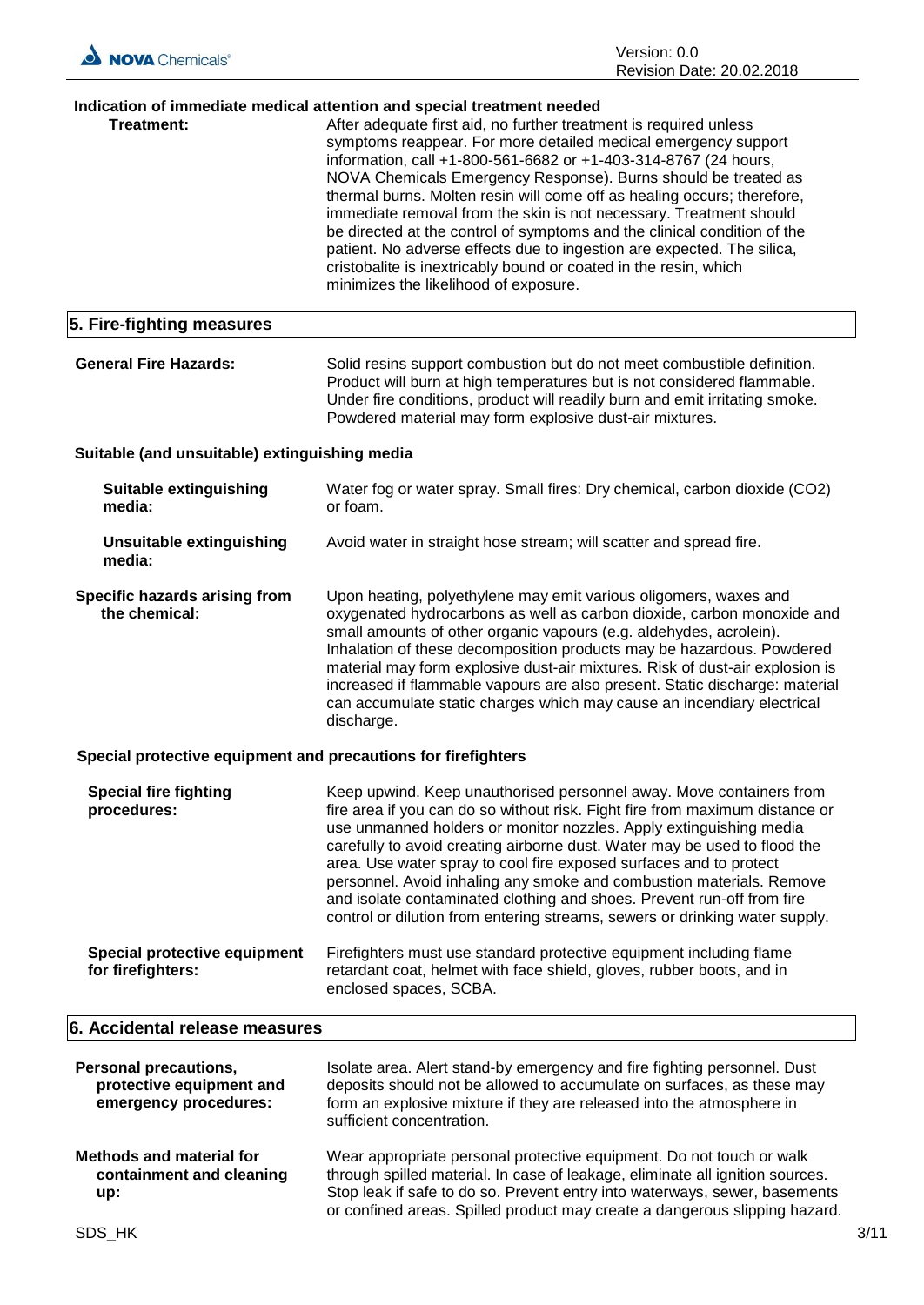

Use appropriate tools to put the spilled solid in an appropriate disposal or recovery container. Recover and reclaim or recycle, if practical. Avoid dispersal of dust in the air (i.e., clearing dust surfaces with compressed air).

# **7. Handling and storage**

| <b>Precautions for safe handling:</b>                               | Keep out of reach of children. Keep away from uncontrolled heat and<br>incompatible materials. Ground all material handling and transfer<br>equipment. Wash hands thoroughly after handling. Prevent dust<br>accumulation to minimise explosion hazard. For additional information on<br>control of static and minimizing potential dust and fire hazards, refer to<br>NFPA-654, "Standard for the Prevention of Fire and Dust Explosions from<br>the Manufacturing, Processing and Handling of Combustible Particulate<br>Solids, 2013 Edition". Use in a well-ventilated area. Avoid release to the<br>environment. Wear eye protection/protective gloves as needed/wear full<br>face-shield during thermal processing if contact with molten material is<br>possible/wear respirator if dusty. Spilled product may create a dangerous<br>slipping hazard. |
|---------------------------------------------------------------------|--------------------------------------------------------------------------------------------------------------------------------------------------------------------------------------------------------------------------------------------------------------------------------------------------------------------------------------------------------------------------------------------------------------------------------------------------------------------------------------------------------------------------------------------------------------------------------------------------------------------------------------------------------------------------------------------------------------------------------------------------------------------------------------------------------------------------------------------------------------|
| Conditions for safe storage,<br>including any<br>incompatibilities: | Store in accordance with all current regulations and standards. Storage<br>area should be clearly identified, well-illuminated and clear of obstruction.<br>Store in closed, grounded and properly designed vessels. Keep away from<br>uncontrolled heat and incompatible materials. Protect from sunlight.<br>Outdoor storage of product in bags requires protection from ultra-violet<br>sunlight by use of a UV stabilized bag or alternate means. Avoid<br>accumulation of dust by frequent cleaning and suitable construction of<br>storage and handling areas. Keep shovels and vacuum systems readily<br>available for cleanup of loose material. DO NOT enter filled bulk containers<br>and attempt to walk over product, due to risk of slipping and possible<br>suffocation. Use a fall arrest system when working near open bulk<br>containers.   |

# **8. Exposure controls/personal protection**

#### **Control Parameters**

**Occupational Exposure Limits**

During dusty conditions ACGIH recommends for Particles (insoluble or poorly soluble) not otherwise specified a TWA of 10 mg/m3 (inhalable particles), 3 mg/m3 TWA (respirable particles). **Hong Kong**: 10 mg/m3 (TWA) (Inhalable dust.); 3 mg/m3 (TWA) (Respirable fraction.); For Particulates Not Otherwise Classified The silica, cristobalite is inextricably bound or coated in the resin, which minimizes the likelihood of exposure.

| <b>Chemical Identity</b>                   | Type       | <b>Exposure Limit Values</b> | Source                                                                                                       |
|--------------------------------------------|------------|------------------------------|--------------------------------------------------------------------------------------------------------------|
| Silica, cristobalite -<br>Respirable dust. | <b>TWA</b> | $0.05 \,\mathrm{mq/m3}$      | Hong Kong. OELs. (Occupational Exposure<br>Limits for Chemical Substances in the Work<br>Environment) (2002) |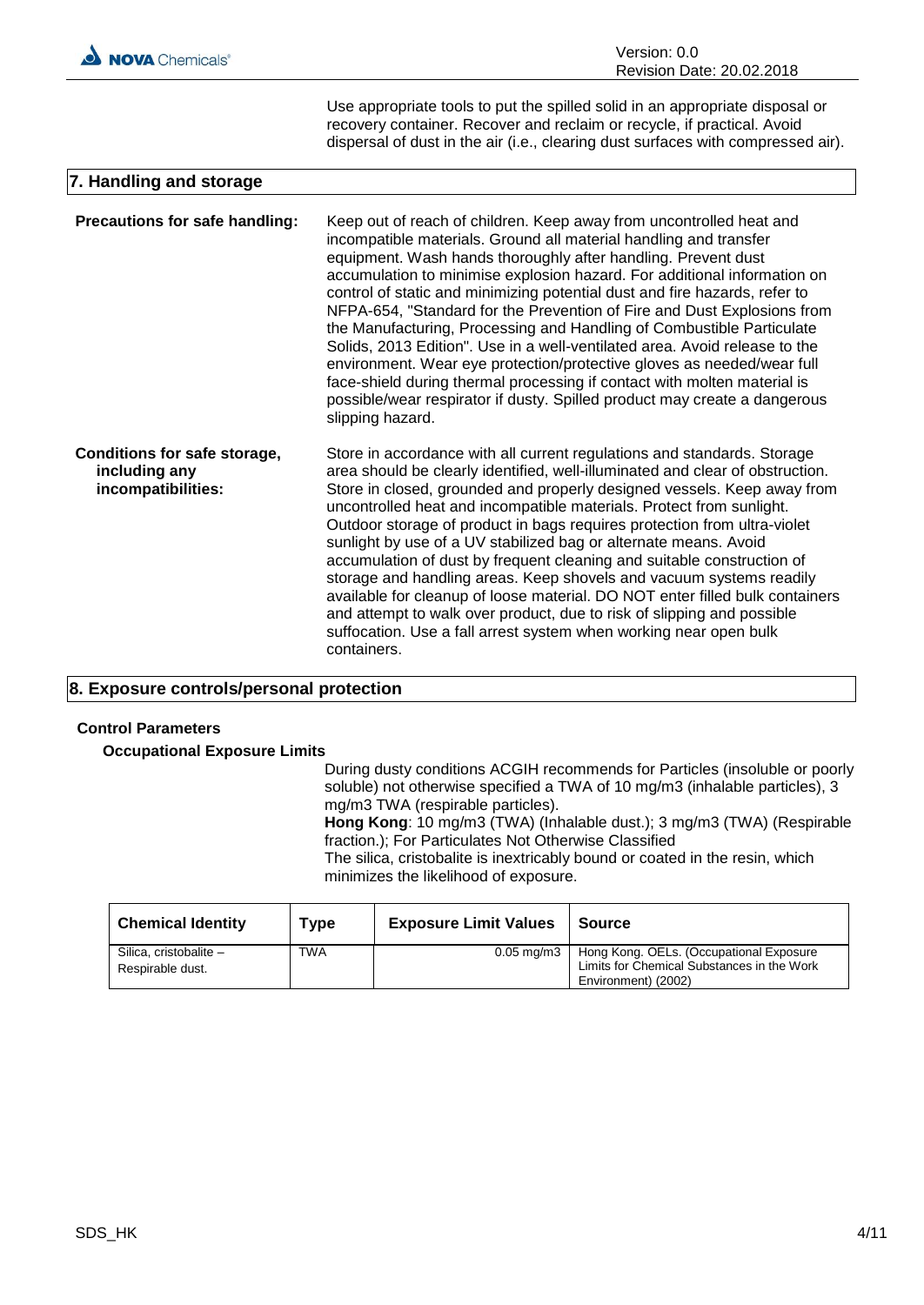

| <b>Appropriate Engineering</b><br><b>Controls</b> | Engineering methods to reduce hazardous exposure are preferred controls.<br>Methods include mechanical ventilation (dilution and local exhaust) process<br>or personal enclosure, remote and automated operation, control of process<br>conditions, leak detection and repair systems, and other process<br>modifications. Ensure all exhaust ventilation systems are discharged to<br>outdoors, away from air intakes and ignition sources. Supply sufficient<br>replacement air to make up for air removed by exhaust systems.<br>Administrative (procedure) controls and use of personal protective<br>equipment may also be required. It is recommended that all dust control<br>equipment such as local exhaust ventilation and material transport systems<br>involved in handling of this product contain explosion relief vents or an<br>explosion suppression system or an oxygen-deficient environment. Use<br>only appropriately classified electrical equipment and powered industrial<br>trucks. |
|---------------------------------------------------|--------------------------------------------------------------------------------------------------------------------------------------------------------------------------------------------------------------------------------------------------------------------------------------------------------------------------------------------------------------------------------------------------------------------------------------------------------------------------------------------------------------------------------------------------------------------------------------------------------------------------------------------------------------------------------------------------------------------------------------------------------------------------------------------------------------------------------------------------------------------------------------------------------------------------------------------------------------------------------------------------------------|
|                                                   | Individual protection measures, such as personal protective equipment                                                                                                                                                                                                                                                                                                                                                                                                                                                                                                                                                                                                                                                                                                                                                                                                                                                                                                                                        |
| <b>General information:</b>                       | Personal protective equipment (PPE) should not be considered a long-term<br>solution to exposure control. Employer programs to properly select, fit,<br>maintain and train employees to use equipment must accompany PPE.<br>Consult a competent industrial hygiene resource, the PPE manufacturer's<br>recommendation, and/or applicable regulations to determine hazard<br>potential and ensure adequate protection.                                                                                                                                                                                                                                                                                                                                                                                                                                                                                                                                                                                       |
| <b>Eye/face protection:</b>                       | Safety glasses. Wear a face shield when working with molten material.                                                                                                                                                                                                                                                                                                                                                                                                                                                                                                                                                                                                                                                                                                                                                                                                                                                                                                                                        |
| <b>Skin Protection</b><br><b>Hand Protection:</b> | Wear gloves to protect against thermal burns.                                                                                                                                                                                                                                                                                                                                                                                                                                                                                                                                                                                                                                                                                                                                                                                                                                                                                                                                                                |
| Other:                                            | Wear appropriate clothing to prevent any possibility of skin contact. Wear<br>work clothes with long sleeves and pants. Safety footwear with good<br>traction is recommended to help prevent slipping. Static Dissipative (SD)<br>rated footwear is also recommended.                                                                                                                                                                                                                                                                                                                                                                                                                                                                                                                                                                                                                                                                                                                                        |
| <b>Respiratory Protection:</b>                    | Appropriate approved air-purifying respirator or self-contained breathing<br>apparatus should be used. Air supplied breathing apparatus must be used<br>when oxygen concentrations are low or if airborne concentrations exceed<br>the limits of the air-purifying respirators.                                                                                                                                                                                                                                                                                                                                                                                                                                                                                                                                                                                                                                                                                                                              |
| Hygiene measures:                                 | Use effective control measures and PPE to maintain worker exposure to<br>concentrations that are below these limits. Ensure that eyewash stations<br>and safety showers are in close proximity to work locations.                                                                                                                                                                                                                                                                                                                                                                                                                                                                                                                                                                                                                                                                                                                                                                                            |

# **9. Physical and chemical properties**

| Appearance                               |                                                                                             |
|------------------------------------------|---------------------------------------------------------------------------------------------|
| <b>Physical state:</b>                   | solid                                                                                       |
| Form:                                    | Pellets or Granular powder                                                                  |
| Colour:                                  | white / colourless / translucent                                                            |
| Odour:                                   | Minimal, Mild                                                                               |
| Odour threshold:                         | No data available.                                                                          |
| pH:                                      | not applicable                                                                              |
| <b>Melting point/freezing point:</b>     | 105 - 125 °C (221 - 257 °F) (Melting Point)<br>80 - 105 °C (176 - 221 °F) (Softening point) |
| Initial boiling point and boiling range: | not applicable                                                                              |
| <b>Flash Point:</b>                      | not applicable                                                                              |
| <b>Evapouration rate:</b>                | not applicable                                                                              |
| Flammability (solid, gas):               | May form combustible dust concentrations in air.                                            |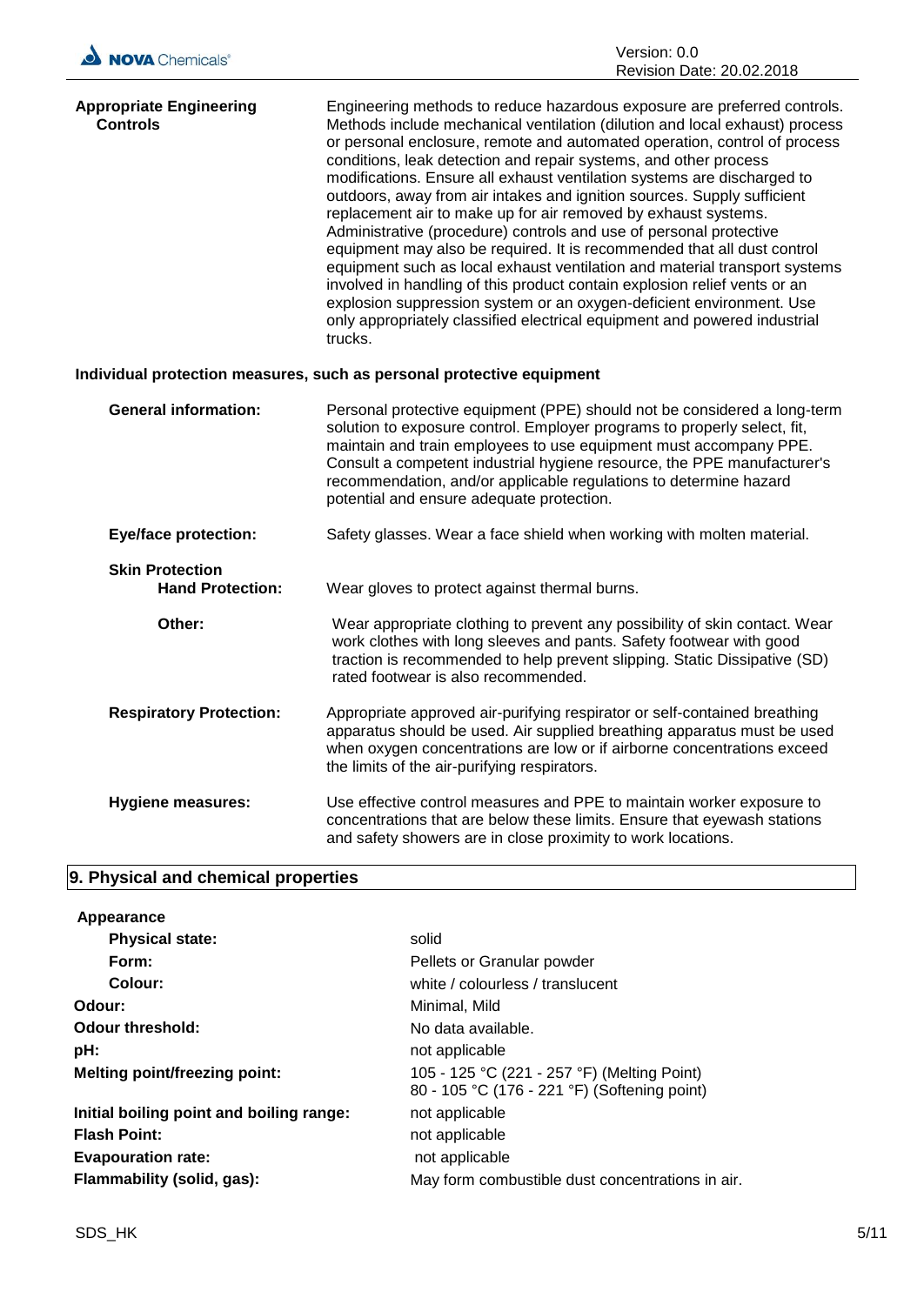# **Upper/lower limit on flammability or explosive limits**

| Flammability limit - upper (%):          | not applicable              |
|------------------------------------------|-----------------------------|
| Flammability limit - lower (%):          | not applicable              |
| Vapour pressure:                         | not applicable              |
| Vapour density:                          | not applicable              |
| <b>Relative density:</b>                 | $0,910 - 0,940$             |
| Solubility(ies)                          |                             |
| <b>Solubility in water:</b>              | Insoluble in water          |
| <b>Solubility (other):</b>               | No data available.          |
| Partition coefficient (n-octanol/water): | not applicable              |
| Auto-ignition temperature:               | 330 - 410 °C (626 - 770 °F) |
| <b>Decomposition temperature:</b>        | $>$ 300 °C ( $>$ 572 °F)    |
| Viscosity:                               | not applicable              |

# **10. Stability and reactivity**

| <b>Reactivity:</b>                                   | Contact with incompatible materials. Sources of ignition. Exposure to heat.                                                                                                                                                                                                                                                  |
|------------------------------------------------------|------------------------------------------------------------------------------------------------------------------------------------------------------------------------------------------------------------------------------------------------------------------------------------------------------------------------------|
| <b>Chemical Stability:</b>                           | Material is stable under normal conditions.                                                                                                                                                                                                                                                                                  |
| <b>Possibility of Hazardous</b><br><b>Reactions:</b> | Hazardous polymerization not likely to occur.                                                                                                                                                                                                                                                                                |
| <b>Conditions to Avoid:</b>                          | Avoid exposing to heat and contact with strong oxidising substances. Avoid<br>processing material over 300 °C (572 °F).                                                                                                                                                                                                      |
| <b>Incompatible Materials:</b>                       | Strong oxidising agents. Organic solvents, ether, gasoline, lubricating oils,<br>chlorinated hydrocarbons and aromatic hydrocarbons may react with and<br>degrade polyethylene. Powdered material may form explosive dust-air<br>mixtures. Risk of dust-air explosion is increased if flammable vapours are<br>also present. |
| <b>Hazardous Decomposition</b><br>Products:          | Upon decomposition, polyethylene may emit various oligomers, waxes and<br>oxygenated hydrocarbons as well as carbon dioxide, carbon monoxide and<br>small amounts of other organic vapours (e.g. aldehydes, acrolein).<br>Inhalation of these decomposition products may be hazardous.                                       |

# **11. Toxicological information**

| Information on likely routes of exposure<br>Ingestion: | Ingestion of this product is not a likely route of exposure.                                                                                                                                                                                             |
|--------------------------------------------------------|----------------------------------------------------------------------------------------------------------------------------------------------------------------------------------------------------------------------------------------------------------|
| Inhalation:                                            | During processing, thermal fumes and inhalation of fine particles may<br>cause respiratory irritation. The silica, cristobalite is inextricably bound or<br>coated in the resin, which minimizes the likelihood of exposure.                             |
| <b>Skin Contact:</b>                                   | During processing, contact with powder or fines may cause mechanical<br>irritation. Molten material will produce thermal burns. The silica, cristobalite<br>is inextricably bound or coated in the resin, which minimizes the likelihood<br>of exposure. |
| Eye contact:                                           | During processing, contact with powder or fines may cause mechanical<br>irritation. Molten material will produce thermal burns. The silica, cristobalite<br>is inextricably bound or coated in the resin, which minimizes the likelihood<br>of exposure. |
|                                                        | Symptoms related to the physical, chemical and toxicological characteristics                                                                                                                                                                             |

**Ingestion:** No adverse effects due to ingestion are expected.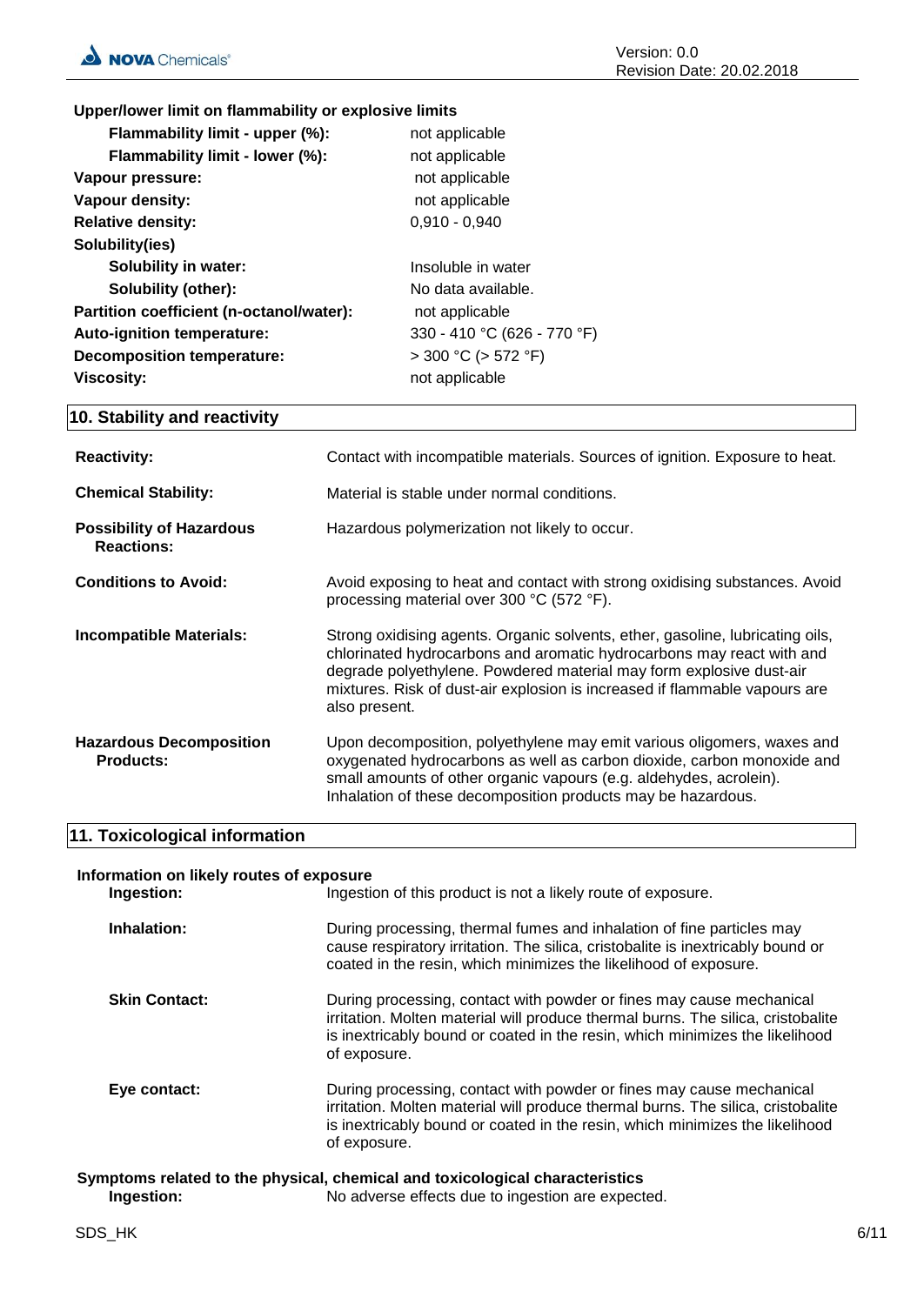| NOVA Chemicals <sup>®</sup>                                                            | Version: 0.0<br>Revision Date: 20.02.2018                                                                                                                       |      |
|----------------------------------------------------------------------------------------|-----------------------------------------------------------------------------------------------------------------------------------------------------------------|------|
| Inhalation:                                                                            | Respiratory irritation.                                                                                                                                         |      |
| <b>Skin Contact:</b>                                                                   | Mechanical irritation. Thermal burns. Negligible irritation of the skin based<br>on chemical structure (polymer).                                               |      |
| Eye contact:                                                                           | Mechanical irritation. Thermal burns. May cause mild, short-lasting<br>discomfort to eyes.                                                                      |      |
| Information on toxicological effects                                                   |                                                                                                                                                                 |      |
| Acute toxicity (list all possible routes of exposure)                                  |                                                                                                                                                                 |      |
| Oral<br><b>Product:</b>                                                                | LD50: $>$ 5000 mg/kg (estimated)                                                                                                                                |      |
| Dermal<br><b>Product:</b>                                                              | Not classified for acute toxicity based on available data.                                                                                                      |      |
| <b>Inhalation</b><br><b>Product:</b>                                                   | Not classified for acute toxicity based on available data.                                                                                                      |      |
| <b>Repeated dose toxicity</b><br><b>Product:</b>                                       | No data available.                                                                                                                                              |      |
| <b>Skin Corrosion/Irritation</b><br><b>Product:</b>                                    | No data available.                                                                                                                                              |      |
| Specified substance(s):<br>Silica, cristobalite                                        | Irritating. May cause abrasion to skin. The silica, cristobalite is inextricably<br>bound or coated in the resin, which minimizes the likelihood of exposure.   |      |
| <b>Serious Eye Damage/Eye Irritation</b><br><b>Product:</b>                            | No data available.                                                                                                                                              |      |
| Specified substance(s):<br>Silica, cristobalite                                        | Irritating. May cause abrasion to cornea. The silica, cristobalite is inextricably<br>bound or coated in the resin, which minimizes the likelihood of exposure. |      |
| <b>Respiratory or Skin Sensitisation</b><br><b>Product:</b>                            | No data available.                                                                                                                                              |      |
| Carcinogenicity<br>Product:                                                            | Not classified                                                                                                                                                  |      |
| Silica, cristobalite                                                                   | IARC Monographs on the Evaluation of Carcinogenic Risks to Humans:<br>Overall evaluation: 1. Carcinogenic to humans.                                            |      |
| <b>Germ Cell Mutagenicity</b>                                                          |                                                                                                                                                                 |      |
| In vitro<br><b>Product:</b>                                                            | There are no known or reported genetic effects.                                                                                                                 |      |
| In vivo<br><b>Product:</b>                                                             | There are no known or reported genetic effects.                                                                                                                 |      |
| <b>Reproductive toxicity</b><br><b>Product:</b>                                        | There are no known or reported reproductive effects.                                                                                                            |      |
| <b>Specific Target Organ Toxicity - Single Exposure</b><br><b>Product:</b>             | No data available.                                                                                                                                              |      |
| <b>Specific Target Organ Toxicity - Repeated Exposure</b><br><b>Product:</b><br>SDS_HK | No data available.                                                                                                                                              | 7/11 |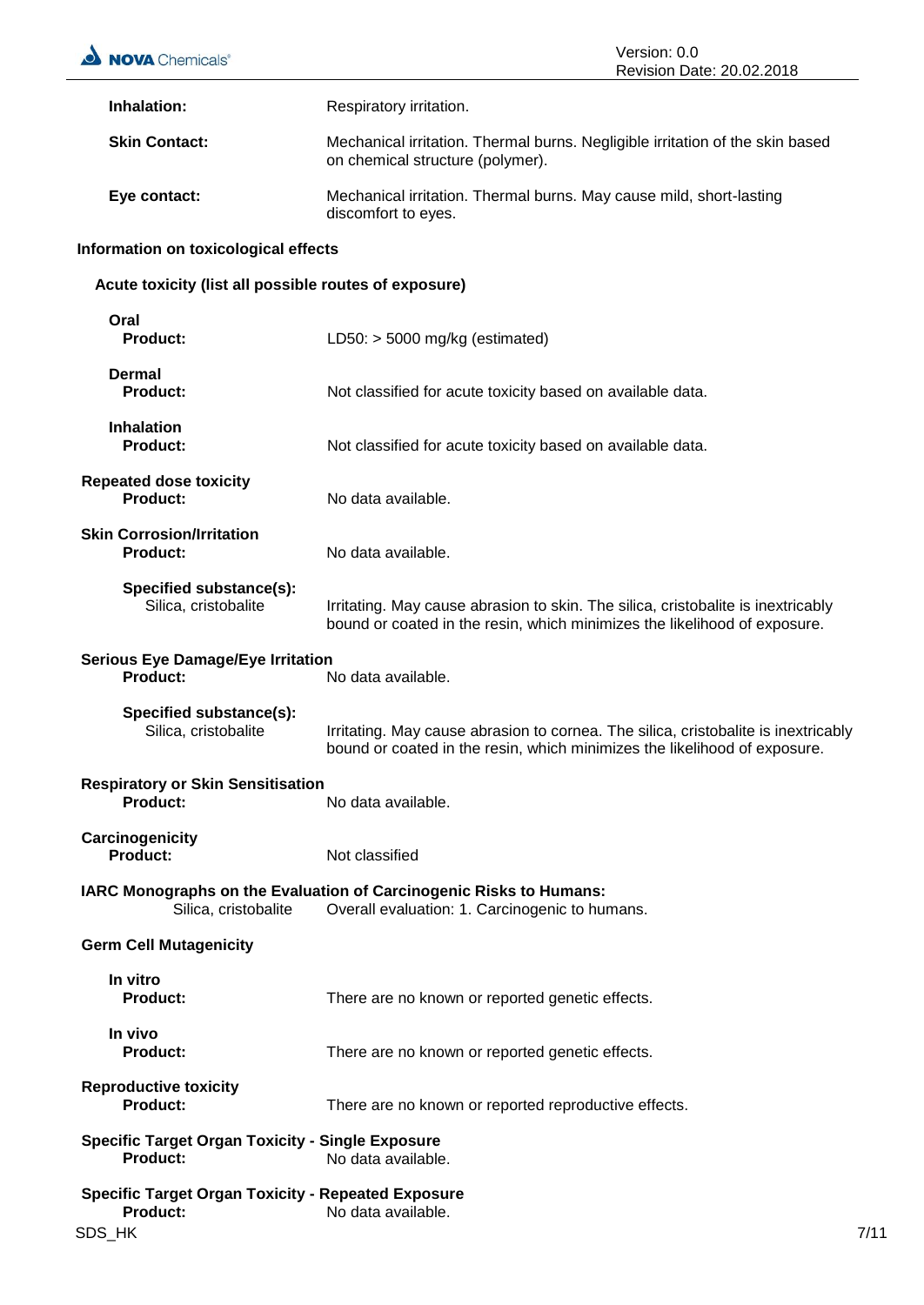| Specified substance(s):<br>Silica, cristobalite                                             | Lungs, Respiratory system - The silica, cristobalite is inextricably bound or<br>coated in the resin, which minimizes the likelihood of exposure.                                                                                                                                                                                                                                     |
|---------------------------------------------------------------------------------------------|---------------------------------------------------------------------------------------------------------------------------------------------------------------------------------------------------------------------------------------------------------------------------------------------------------------------------------------------------------------------------------------|
| <b>Aspiration Hazard</b><br><b>Product:</b>                                                 | Not classified.                                                                                                                                                                                                                                                                                                                                                                       |
| Other effects:                                                                              | No data available.                                                                                                                                                                                                                                                                                                                                                                    |
| 12. Ecological information                                                                  |                                                                                                                                                                                                                                                                                                                                                                                       |
| <b>General information:</b>                                                                 | NOVAPOL <sup>®</sup> resins are expected to be inert in the environment. They float<br>on water and are not biodegradable. They are not expected to<br>bioconcentrate (accumulate in the food chain) due to their high molecular<br>weight. NOVAPOL® pellets are not expected to be toxic if ingested but may<br>represent a choking hazard if ingested by waterfowl or aquatic life. |
| <b>Ecotoxicity:</b>                                                                         |                                                                                                                                                                                                                                                                                                                                                                                       |
| Acute hazards to the aquatic environment:                                                   |                                                                                                                                                                                                                                                                                                                                                                                       |
| <b>Fish</b><br><b>Product:</b>                                                              | LC 50 (96 h): $> 100$ mg/l                                                                                                                                                                                                                                                                                                                                                            |
| <b>Aquatic Invertebrates</b><br><b>Product:</b>                                             | EC 50 (Daphnia magna, 48 h): > 100 mg/l                                                                                                                                                                                                                                                                                                                                               |
| <b>Toxicity to aquatic plants</b><br>Product:                                               | EC 50 (72 h): $> 100$ mg/l                                                                                                                                                                                                                                                                                                                                                            |
| Chronic hazards to the aquatic environment:                                                 |                                                                                                                                                                                                                                                                                                                                                                                       |
| <b>Fish</b><br><b>Product:</b>                                                              | $NOEC:$ > 100 mg/l                                                                                                                                                                                                                                                                                                                                                                    |
| <b>Aquatic Invertebrates</b><br><b>Product:</b>                                             | $NOEC : > 100$ mg/l                                                                                                                                                                                                                                                                                                                                                                   |
| <b>Toxicity to aquatic plants</b><br><b>Product:</b>                                        | $NOEC : > 100$ mg/l                                                                                                                                                                                                                                                                                                                                                                   |
| <b>Persistence and Degradability</b>                                                        |                                                                                                                                                                                                                                                                                                                                                                                       |
| <b>Biodegradation</b><br>Product:                                                           | Not readily degradable. Under optimal oxidation conditions, >99% of<br>polyethylene will remain intact after exposure to microbial actions. Product<br>will slowly change (embrittle) in the presence of sunlight, but will not fully<br>breakdown. Product buried in landfill has been found to be stable over time.<br>No toxic degradation products are known to be produced.      |
| <b>BOD/COD Ratio</b><br><b>Product:</b>                                                     | No data available.                                                                                                                                                                                                                                                                                                                                                                    |
| <b>Bioaccumulative Potential</b><br><b>Bioconcentration Factor (BCF)</b><br><b>Product:</b> | Pellets may accumulate in the digestive systems of birds and aquatic life,<br>causing injury and possible death due to starvation.                                                                                                                                                                                                                                                    |
| Partition Coefficient n-octanol / water (log Kow)<br><b>Product:</b>                        | Log Kow: not applicable                                                                                                                                                                                                                                                                                                                                                               |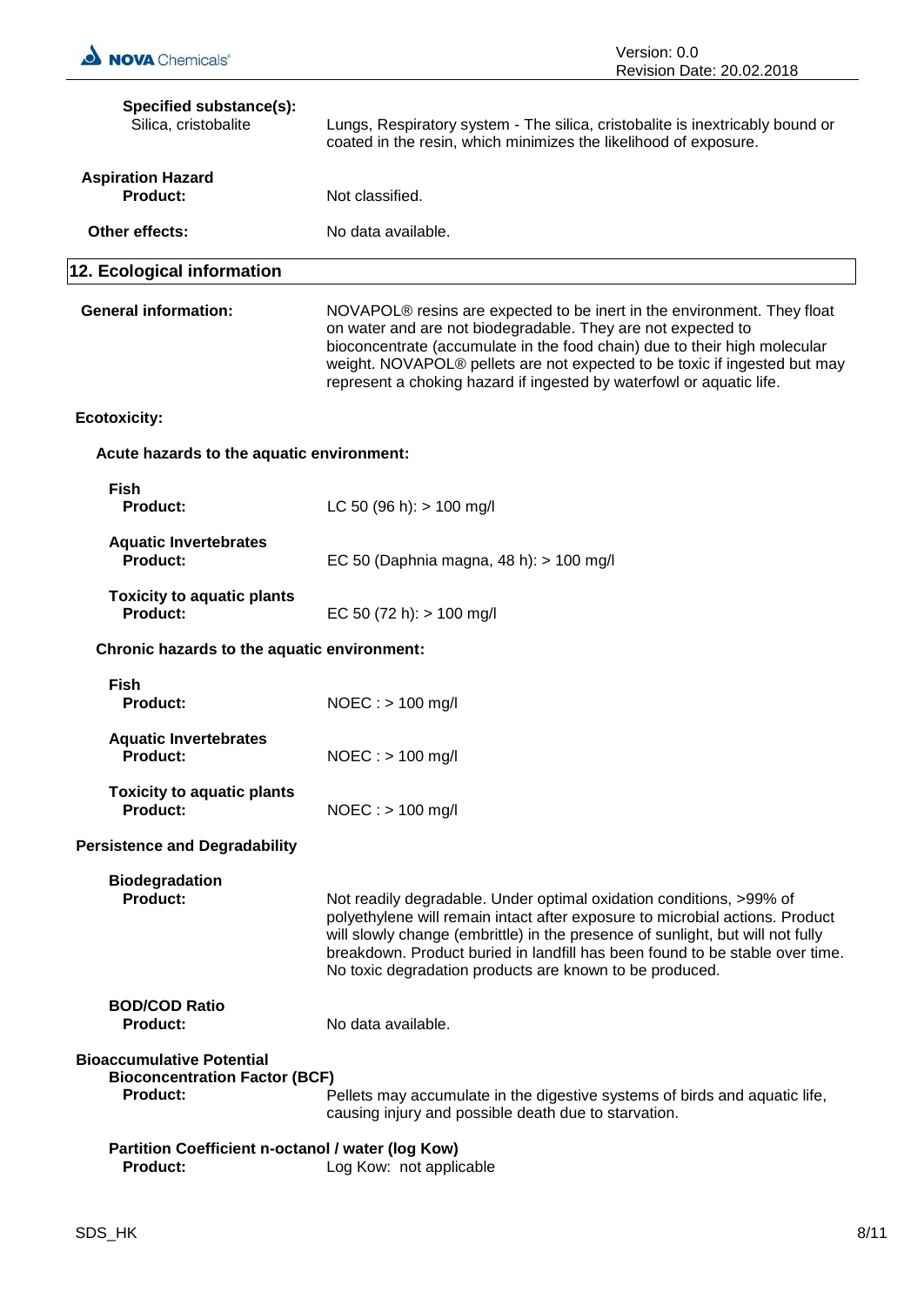| <b>A</b> Chemicals®            | Version: 0.0<br>Revision Date: 20.02.2018                                                                                                                                                                                                                                                                                                                                                                                                                                                                                                                              |
|--------------------------------|------------------------------------------------------------------------------------------------------------------------------------------------------------------------------------------------------------------------------------------------------------------------------------------------------------------------------------------------------------------------------------------------------------------------------------------------------------------------------------------------------------------------------------------------------------------------|
| <b>Mobility in Soil:</b>       | Biologically persistent. This product has not been found to migrate through<br>soils.                                                                                                                                                                                                                                                                                                                                                                                                                                                                                  |
| <b>Other Adverse Effects:</b>  | Pellets are persistent in aquatic and terrestrial systems.                                                                                                                                                                                                                                                                                                                                                                                                                                                                                                             |
| 13. Disposal considerations    |                                                                                                                                                                                                                                                                                                                                                                                                                                                                                                                                                                        |
| <b>Disposal instructions:</b>  | Dispose of contents/container to an appropriate treatment and disposal<br>facility in accordance with applicable laws and regulations, and product<br>characteristics at time of disposal. Preferred disposal methods for<br>polyethylene in order of preference are: 1) clean and reuse if possible, 2)<br>recover and resell through plastic recyclers or resin brokers, 3) incinerate<br>with waste heat recovery and 4) landfill. DO NOT ATTEMPT TO DISPOSE<br>OF BY UNCONTROLLED INCINERATION. Open burning of plastics at<br>landfills should not be undertaken. |
| <b>Contaminated Packaging:</b> | Check regional, national and local environmental regulations prior to<br>disposal.                                                                                                                                                                                                                                                                                                                                                                                                                                                                                     |

# **14. Transport information**

#### **IMDG**

Not regulated.

#### **IATA**

Not regulated.

# **15. Regulatory information**

# **China. National Catalogue of Hazardous Wastes**

Not regulated

#### **China. Highly Toxic Chemicals (Dept. of Health Notice)**

Not regulated

**China. Very Toxic Chemicals (Public Notice No. 2)**

Not regulated

## **China. Precursor Chemicals (Decree No. 445 of the PRC on Regulation for Administration of Precursor Chemicals, Appendix: Categories 1-3)**

Not regulated

## **China: CWC. Controlled Chemicals List (Regulations on the Administration of Controlled Chemicals, Decree No. 190, Dec. 27, 1995, as amended)**

Not regulated

#### **China. Explosive Precursor Hazardous Chemicals (Ministry of Public Safety, 2011 version)**

Not regulated

# **China. National List of Ozone Depleting Substances (MEP/NDRC/MIIT Joint Notice No. 2010-72)**

Not regulated

### **China. Catalog of Hazardous Chemicals**

Not regulated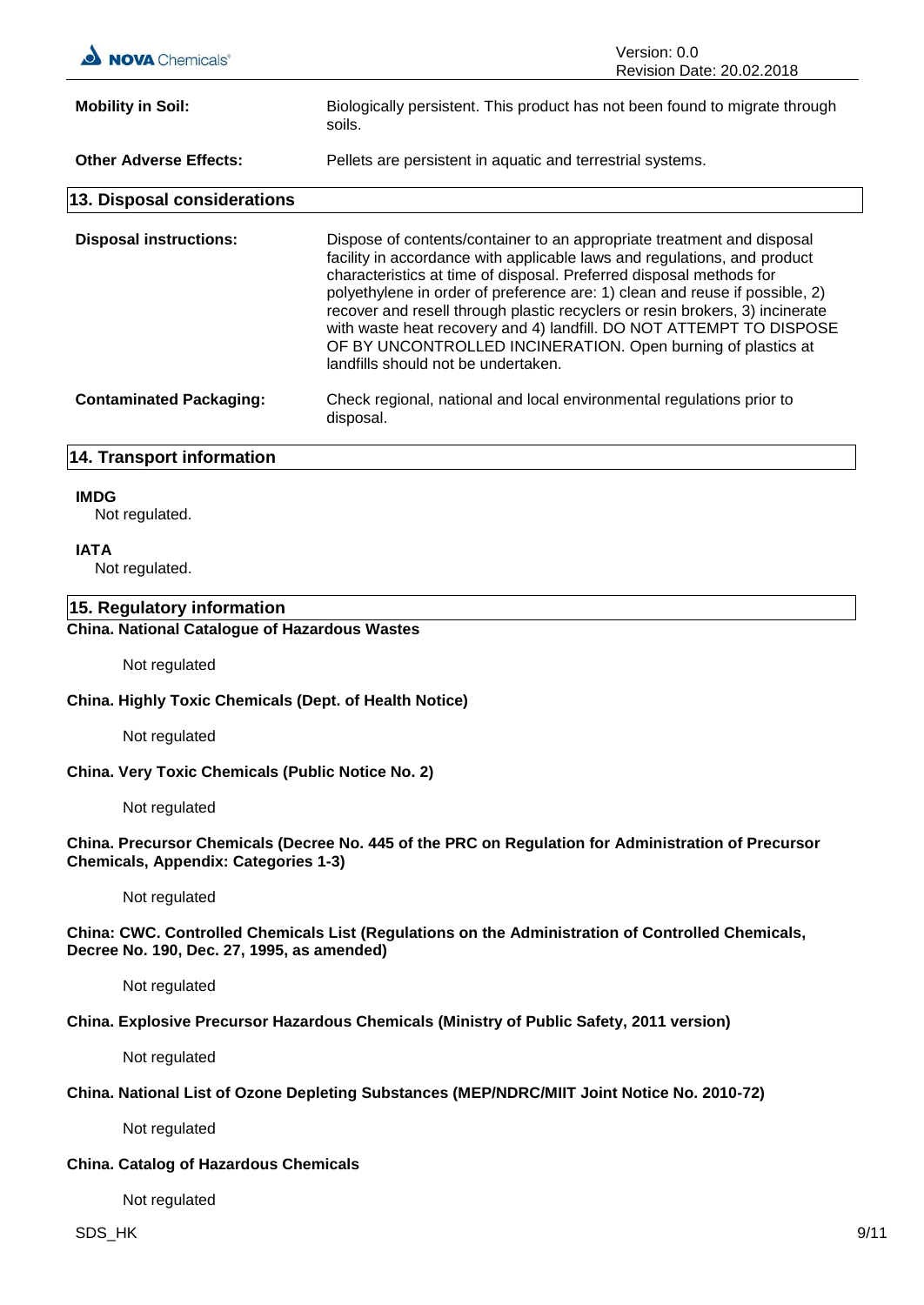

# **Inventory status**<br>China IECSC Inventory List:

Version: 0.0 Revision Date: 20.02.2018

On or in compliance with the inventory

| <b>16.Other Information</b> |                                                                                                                                                                                                                                                                                                                                                                                                                                                                                                                                                                                                                                                                              |
|-----------------------------|------------------------------------------------------------------------------------------------------------------------------------------------------------------------------------------------------------------------------------------------------------------------------------------------------------------------------------------------------------------------------------------------------------------------------------------------------------------------------------------------------------------------------------------------------------------------------------------------------------------------------------------------------------------------------|
| <b>Issue Date:</b>          | 20.02.2018                                                                                                                                                                                                                                                                                                                                                                                                                                                                                                                                                                                                                                                                   |
| <b>Revision Date:</b>       | 20.02.2018: New SDS                                                                                                                                                                                                                                                                                                                                                                                                                                                                                                                                                                                                                                                          |
| Version #:                  | 0.0                                                                                                                                                                                                                                                                                                                                                                                                                                                                                                                                                                                                                                                                          |
| <b>Other information:</b>   | Exposure to the Hazardous Combustion and Decomposition Products as<br>described in the SDS, Sections 5 and 10, may be linked with various acute<br>and chronic health effects. These effects include irritation of eyes and upper<br>respiratory tract primarily from the aldehydes, breathing difficulties, systemic<br>toxicity such as liver, kidney, and central nervous system effects.                                                                                                                                                                                                                                                                                 |
|                             | NOVA Chemicals has monitored worker exposures to emissions during<br>commercial-scale processing of polyethylene. Concentrations of hazardous<br>decomposition products were determined to be well below established<br>exposure limits in the workplace. "Quantitation of Employee Exposure to<br>Emission Products Generated By Commercial-Scale Processing of<br>Polyethylene" is available in the Am. Ind. Hyg. Assoc. J. 56:809-814 (1995)<br>and "Quantification of Emission Compounds Generated During Commercial-<br>Scale Processing of Advanced SCLAIRTECH™ Polyethylene" is available in<br>the Journal of Plastic Film & Sheeting Volume 26 Issue 2, April 2010. |
|                             | For information on ventilation considerations for the control of volatile air<br>contaminants from polyethylene, please request a copy of NOVA Chemicals'<br>publication, "Ventilation Guidelines for Heat-Processing Polyethylene Resins".                                                                                                                                                                                                                                                                                                                                                                                                                                  |
|                             | For additional information on unloading hopper cars containing plastic resins,<br>refer to NOVA Chemicals' publication, "Hopper Car Unloading Guide".                                                                                                                                                                                                                                                                                                                                                                                                                                                                                                                        |
|                             | For information on processing properties, selection of NOVAPOL resin<br>grades, refer to the NOVAPOL Product Data Sheets available on our web<br>site, under Products & Applications: http://www.novachemicals.com.                                                                                                                                                                                                                                                                                                                                                                                                                                                          |
|                             | For additional information on preventing pellet loss, refer to published plastic<br>industry publications and resources under 'Operation Clean Sweep'; now<br>downloadable from the web at http://www.opcleansweep.org/.                                                                                                                                                                                                                                                                                                                                                                                                                                                     |
|                             | Polyethylene fines and dust particles are listed as a Class I combustible dust<br>by the National Fire Protection Association (see NFPA-68, Table F.1 (e)). For<br>additional information on control of static and minimizing potential dust and<br>fire hazards, refer to NFPA-654, "Standard for the Prevention of Fire and Dust<br>Explosions from the Manufacturing, Processing and Handling of Combustible<br>Particulate Solids, 2013 Edition".                                                                                                                                                                                                                        |
|                             | Explosivity testing was done on one NOVAPOL® LLDPE, one LDPE and one<br>HDPE resins with Pmax = 4.8-5.7 bar, Kst = 12-17 (bar m/s) and Minimum<br>Ignition Energy (MIE) = 1000-10,000; dust explosion class = St 1; this data<br>was obtained for polyethylene with a final particle size of 100% <250 um and<br>moisture content between 0 and 0.2%. Similar results are expected for the<br>remaining NOVAPOL® polyethylene resin grades.                                                                                                                                                                                                                                  |
|                             | For NOVAPOL resin grade specific information including food contact<br>compliance statements, please contact your sales representative or refer to<br>NOVA Chemicals' polyethylene Product Data Sheets.                                                                                                                                                                                                                                                                                                                                                                                                                                                                      |